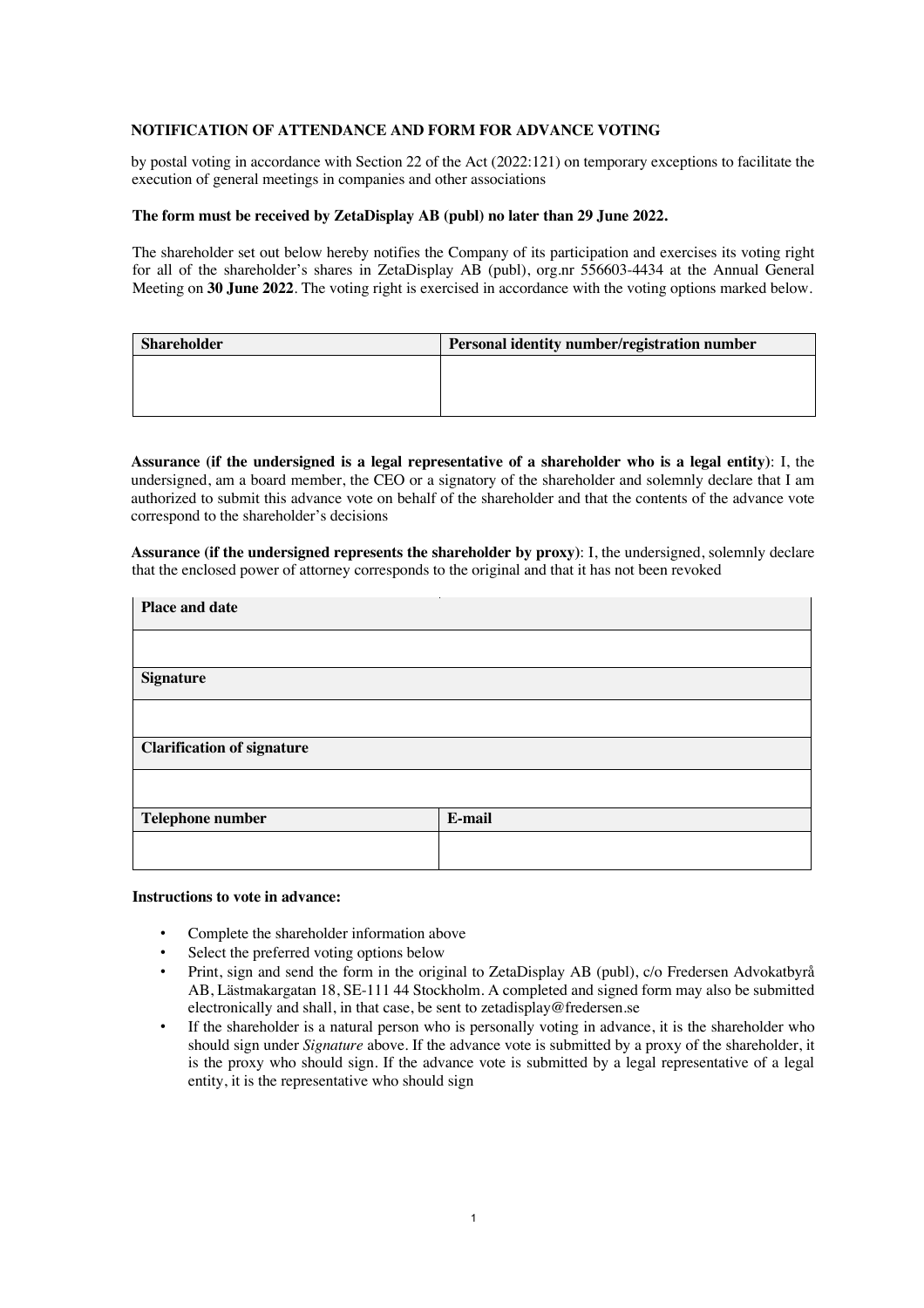- A power of attorney shall be enclosed with the form if the shareholder votes in advance by proxy. If the shareholder is a legal entity, a registration certificate or a corresponding document for the legal entity shall be enclosed with the form
- Please note that a shareholder whose shares are registered in the name of a bank or securities institute must re-register its shares in its own name to vote. Instructions regarding this are included in the notice convening the meeting

A shareholder cannot give any other instructions than selecting one of the options specified at each item in the form. If a shareholder wishes to abstain from voting in relation to a matter, kindly refrain from selecting an option. A vote (*i.e.* the advance voting in its entirety) is invalid if the shareholder has provided the form with specific instructions or conditions or if pre-printed text is amended or supplemented. One form per shareholder will be considered. If more than one form is submitted, the form with the latest date will be considered. The form latest received by the Company will be considered if two forms are dated at the same date. An incomplete or wrongfully completed form may be discarded without being considered.

The form, together with any enclosed authorization documentation, shall be received by ZetaDisplay no later than 29 June 2022. An advance vote can be withdrawn up to and including 29 June 2022, by contacting ZetaDisplay by e-mail to zetadisplay@fredersen.se.

For complete proposals regarding the items on the agenda, kindly refer to the notice convening the meeting and the proposals on ZetaDisplay's webpage.

For information on how your personal data is processed, see the privacy policy that is available at Euroclear's webpage

www.euroclear.com/dam/ESw/Legal/Privacy-notice-bolagsstammor-engelska.pdf.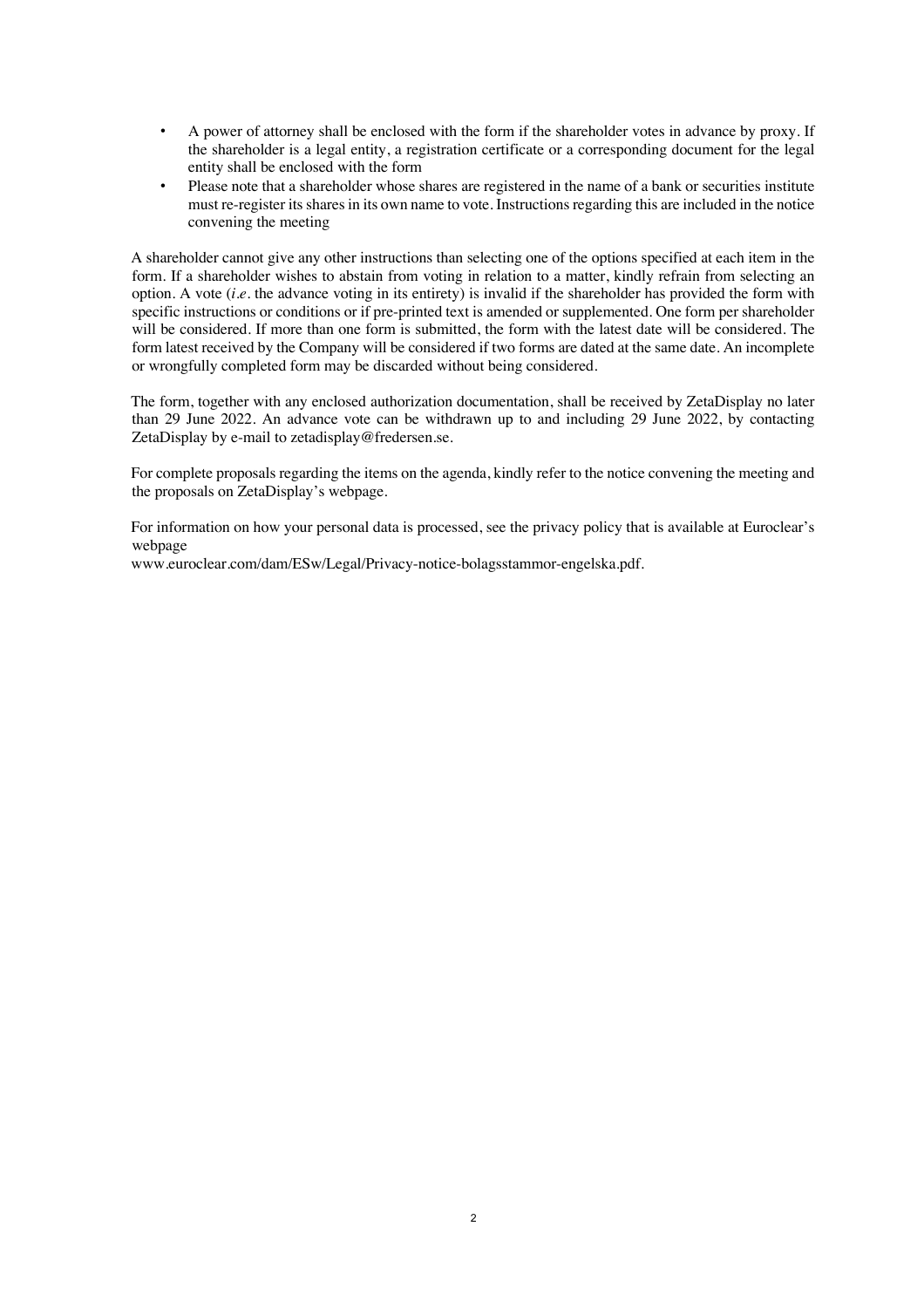# **Annual General Meeting in ZetaDisplay AB (publ) on 30 June 2022**

The voting options below comprise the proposals included in the notice convening the Annual General Meeting and have been provided on the Company's website.

| 1. Election of chairman of the meeting (Nina Johnsson)<br>$Yes \Box No \Box$                                                                                                                       |  |
|----------------------------------------------------------------------------------------------------------------------------------------------------------------------------------------------------|--|
| 2. Preparation and approval of the voting register<br>$Yes \Box No \Box$                                                                                                                           |  |
| 3. Approval of the agenda                                                                                                                                                                          |  |
| $Yes \Box No \Box$                                                                                                                                                                                 |  |
| 4. Election of one or two persons to attest the minutes (Madeleine Odell)<br>Yes $\square$ No $\square$                                                                                            |  |
| 5. Determination as to whether the meeting has been duly convened<br>$Yes \Box No \Box$                                                                                                            |  |
| 7a. Resolution on adoption of the profit and loss account and the balance sheet as well as of the<br>consolidated profit and loss account and the consolidated balance sheet<br>$Yes \Box No \Box$ |  |
| 7b. Resolution on allocation of the Company's profit or loss according to the adopted balance sheet<br>$Yes \Box No \Box$                                                                          |  |
| 7c. Resolution on discharge from liability for the Board members and the CEO for 2021                                                                                                              |  |
| 7c.1 Matthew Peacock (Chairman of the Board)<br>$Yes \Box No \Box$                                                                                                                                 |  |
| 7c.2 Michael Comish (Board member)<br>$Yes \Box No \Box$                                                                                                                                           |  |
| 7c.3 Per Mandorf (CEO)<br>Yes $\square$ No $\square$                                                                                                                                               |  |
| 7c.4 Finn Følling (Board member until 8 February 2022)<br>Yes $\square$ No $\square$                                                                                                               |  |
| 7c.5 Mia Alholm (Board member until 26 October 2021)<br>Yes $\square$ No $\square$                                                                                                                 |  |
| 7c.6 Trond Gunnar Christensen (Board member until 26 October 2021)<br>$Yes \Box No \Box$                                                                                                           |  |
| 7c.7 Ingrid Jonasson Blank (Board member until 26 October 2021)<br>Yes $\square$ No $\square$                                                                                                      |  |
| 7c.8 Mats Leander (Board member until 26 October 2021)<br>Yes $\square$ No $\square$                                                                                                               |  |
| 7c.9 Anders Moberg (Board member until 26 October 2021)<br>Yes $\square$ No $\square$                                                                                                              |  |
| 7c.10 Anders Pettersson (Board member until 26 October 2021)<br>$Yes \Box No \Box$                                                                                                                 |  |